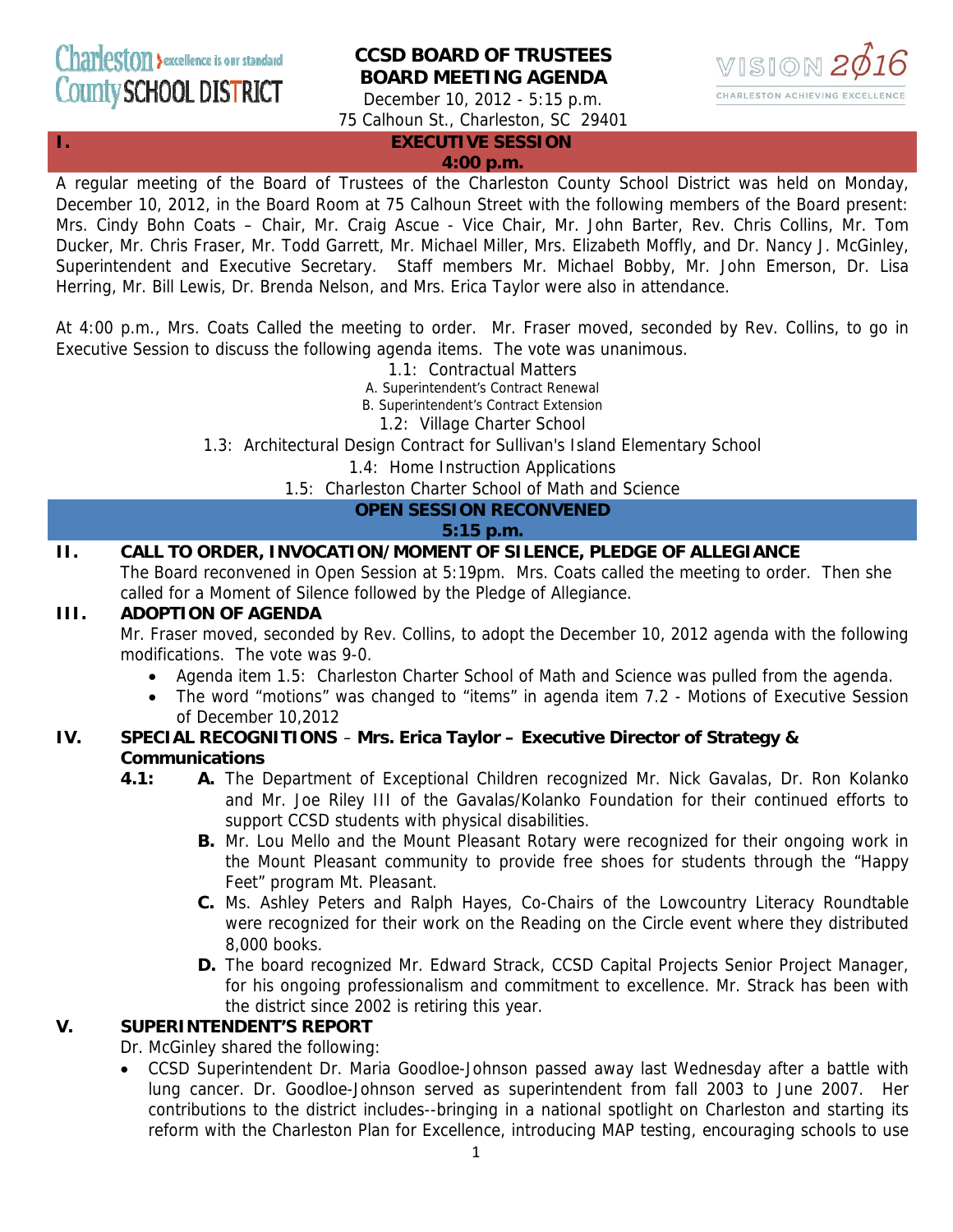data to differentiate instruction creating opportunities for under-served youth. She also spurred the development of coherent curriculum and many other initiatives that are paying dividends today. Dr. McGinley called for a moment of silence in honor of Dr. Goodloe Johnson after announcing the community tribute scheduled at Mt. Moriah Missionary Baptist Church on Friday, December  $14<sup>th</sup>$  at 6:30p.m.

- Last week the Ashley River Creative Arts Drummers and the Pepperhill Chorus helped the district launch its new public-private partnership, *Engaging Creative Minds. Engaging Creative Minds*, which is structured to increase student access to learning through the arts, culture, creativity and imagination. Year one funds will provide arts-infused curriculum training and opportunities for eight pilot elementary schools and will be funded by Target and Boeing.
- On Tuesday, ETV interviewed parents with the Abrazo Program at Midland Park. Hispanic mothers at the program were interviewed on health and nutrition. The ETV program, "The Big Picture", will be shown on Thursday December 13 at 7:30 p.m. and noon on Sunday the  $16^{\text{th}}$ .
- On Thursday, the district participated in the 9<sup>th</sup> Annual Principal for a Day event in partnership with the Charleston Metro Chamber of Commerce. The program has expanded and is now tri-county wide and brings business partners directly into the schools. This is an opportunity to showcase the importance of quality, equitable public education.
- During the Charleston Achieving Excellence update, Mrs. Melissa Matarrazzo, Executive Director of Achievement and Accountability will provide an update on the Teacher Incentive Fund Grant. This grant could provide the district up to \$23 million for 5 years. These funds will enable CCSD to fulfill a promise made to Charleston teachers two years ago to create a balanced and fair value-added compensation system. Teacher and principal feedback will be incorporated as well as feedback from national experts on this important topic to avoid the missteps that other districts have experienced while constructing plans that alienate good teachers and principals.
- The district will hire 12 to 14 Associate Math teachers that will begin working in Title I schools across the district beginning January 2013. These are .5 positions funded by carryover funds from last school year. The individuals hired will work directly with at-risk Kindergarten students to help improve basic math skills and lay the foundation for continued learning.
	- In response to Mr. Ascue's questions about the math teachers, Dr. McGinley said each associate teacher would serve two schools to address district concerns related to elevating math scores, targeting the Vision 2016 goals. While the position only calls for a two year degree, most of these individuals are college graduates. However, they will be paid associate teacher salaries; not teacher salaries.
	- Rev. Collins expressed support for hiring associate teachers and suggested district consider hiring Associate Teachers permanently to address issues in math and English. Mrs. English-Watson said full time hiring could not be considered at this time because carry over funds were limited. Dr. McGinley added that funds would have to be built into a future General Operating or Title I budget for the next school year. She mentioned the fifty associate teachers hired last school year and said some of them were hired in permanent positions.
	- Mr. Barter requested data to show impact of associate teachers suggesting it would be helpful for future budget-making decisions. Ms. Betsy Reidenbach said she would provide the data.

### **VI. VISITORS, PUBLIC COMMUNICATIONS**

Mr. Ascue read Board Policy BEDH – Public Participation at meetings. Then the following individuals addressed the board.

- 1. Mr. Roderick Samuels addressed the board in support of the Village Charter School, a career-focused school that would have a great impact on the community.
- 2. Dr. Helen Fraser addressed the board in support of the Village Charter School and expressed interest in partnering with CCSD.
- 3. Ms. Angie Meekins, the Program Director of I-Tech Services, addressed the board in support of Village Charter School.
- 4. Mr. Howie Comen addressed the board in support of the Village Charter School and continuation of a dual program at Hursey ES.
- 5. Ms. Jennie Provost, a Charleston Charter School of Math and Science parent, urged the board to show support for the Charleston Charter School of Math & Science by allowing the charter school full use of the Rivers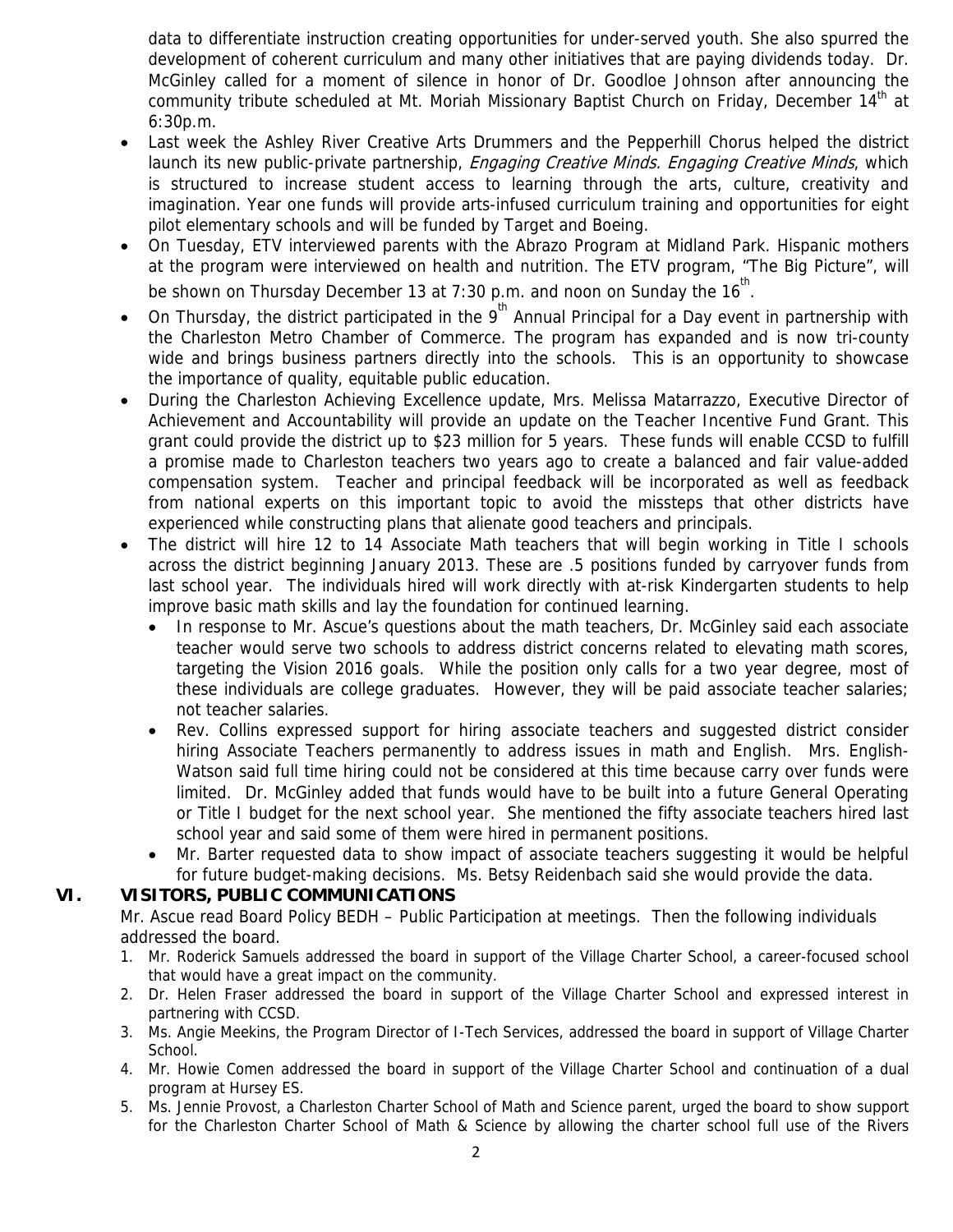facility.

- 6. Ms. Debra Mattheus addressed the board in support of having a dual program at Hursey ES.
- 7. Mr. James Lewis, Jr. addressed the board in support of a dual program at Hursey ES.
- 8. Ms. Susan Klugman, a Montessori parent, addressed the board in support of a full Montessori program at Hursey. She said a dual program is costly and not sustainable.
- 9. Mr. Charles Monteith, a Hursey parent, urged the board to fully transition it to a full Montessori program.
- 10. Mr. Todd Olds, Council Member for the City of North Charleston, addressed the board in support of the Montessori program at Hursey. He urged the board to fully transition it to a full Montessori program since it has proven success. He said the closest school is only one mile away.
- 11. Ms. Tiffany Midkiff, a Montessori teacher at Hursey, addressed the board in support of the Montessori program.
- 12. Ms. Debbie Clem, a Montessori teacher at Hursey, addressed the board in support of the Montessori program. She shared details about the Montessori program and its inclusion of all students.
- 13. Ms. Kathleen Hamerick, a Montessori parent at Hursey, addressed the board in support of having a full Montessori program at Hursey ES. She shared concerns related to continuing a dual program at Hursey to include space and cost.

### **VII. APPROVAL OF MINUTES/EXECUTIVE SESSION AGENDA ITEMS**

### **7.1: Open Session Minutes of November 26, 2012**

Mr. Garrett moved, seconded by Mr. Ducker, approval of the Open Session Minutes of November 26, 2012 with the following modifications. The vote was 8-1-0 (Moffly abstained).

 **7.2: Motions of Executive Session of December 10,2012** 

The Board voted on Executive Session items of December 10, 2012 shown below:

### **1.1: Contractual Matters – Dr. Nancy McGinley**

The Board discussed two Contractual Matters in Executive Session:

- **A. Superintendent's Contract Renewal**
- **B. Superintendent's Contract Extension**

Mr. Garrett moved, seconded by Rev. Collins, to approve the superintendent's contract extension until Dec. 31<sup>st,</sup> 2016 and strike the automatic renewal clause in agenda item 1.1B. The vote was 8-1 (Moffly opposed).

### **1.2: Village Charter School – Mr. John Emerson, General Counsel**

Mr. Fraser moved, seconded by Mr. Ducker, to delay the vote on the Village Charter School application until January 9, 2013 and hold a special called board meeting to address this topic. The vote was 9-0.

Rev. Collins requested the Village Charter presentation and recommendation come to the board on January 9<sup>th</sup> since limited information was provided.

### **1.3: Architectural Design Contract for Sullivan's Island Elementary School – Mr. William Lewis, Chief Operations Officer**

Mr. Fraser moved, seconded by Rev. Collins, approval of the recommendation authorizing staff to enter into a contract with Cummings and McCrady, Inc. to provide Architectural Services for Sullivan's Island Elementary in the amount of \$1,350,000.00. The funding source is Savings from the 2005-2009 Capital Building Program reallocation approved August 27, 2012. The vote was 8-1 (Moffly opposed).

### **1.4: Home School Applications**

Rev. Collins moved, seconded by Mr. Fraser, approval of two Home School Applications. The vote was 9-0.

### **1.5: Charleston Charter School of Math and Science – Mr. John Emerson, General Counsel**

Since this item was pulled from the agenda, no action was taken.

### **7.3: Financial Minutes of November 26, 2012**

Mr. Fraser moved, seconded by Rev. Collins, approval of the November 26, 2012 Financial Minutes. The vote was 9-0.

### **7.4: Financial Minutes – Updates**

The Board received updates to the financial minutes of August 13, 2012 and September 24,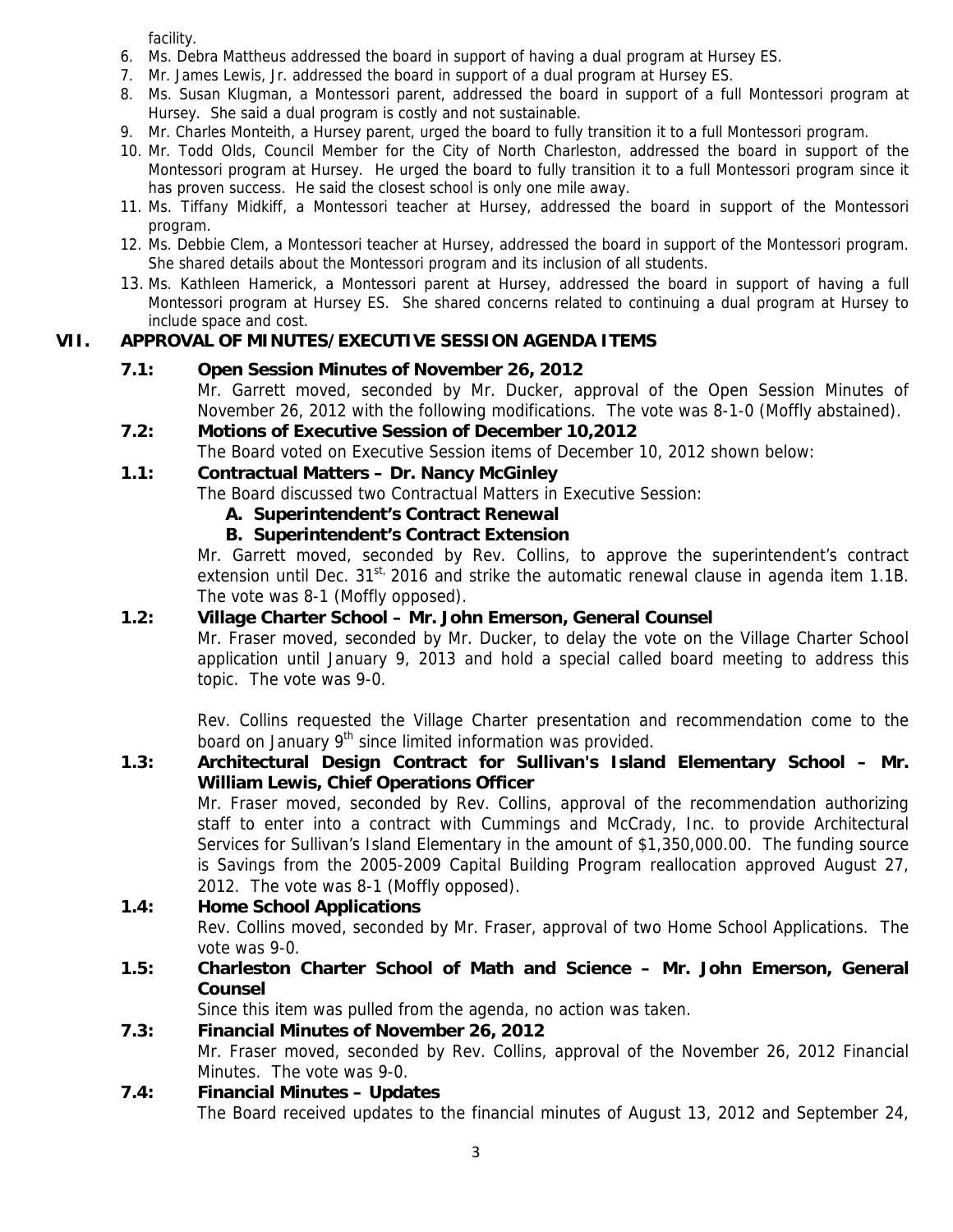2012 as information.

Mrs. Moffly asked why no action was required for this agenda item. Mrs. Coats said staff was asked to bring updates, when available, to show the total amount spent when items that had "not to exceed" amounts.

### **VIII. CAE UPDATE**

**8.1: Teacher Incentive Fund (TIF) Grant – Mrs. Melissa Matarazzo- Executive Director of Achievement and Accountability** 

Mrs. Melissa Matarazzo, the Executive Director of Achievement and Accountability, highlighted the following topics from the Teacher Incentive Fund Grant document and answers to questions asked at the last meeting were provided earlier in the December 7<sup>th</sup> Board Update.

The TIF grant focuses on:

- Coherent and Comprehensive Human Capital Management System o Personal Achievement Learning Management
- Involvement of Stakeholders
- Schools Targeted First
	- o Rural Feeder Pattern: Jane Edwards, Blaney, Minnie Hughes, Ellington, Baptist Hill Middle/High
	- o Urban Feeder Pattern: Dunston, Burns, Midland Park, Pinehurst, Hursey, North Charleston Elementary, Morningside, and North Charleston High
	- o Additional School: Military Magnet
- Development of Performance based evaluation system
	- o Student Achievement at Multiple Levels
- Rigorous, Valid, and Reliable Educator Evaluation System
- Professional Development to Support Principal and Teachers
- TIF Budget Allocation for Years 1 and 2
	- o Teacher and Principal Compensation
		- o School Based Personnel onsite development
		- o Contracts for National Expertise
	- o Effective Communications with Educators
- Implementation Update on TIF Grant
	- o Sharing with State
	- o Hiring a Project Director
	- o Steering Committee meeting in January
		- Mr. Garrett asked about compensation for principals. Mrs. Matarazzo, said principals, assistant principals and teachers were included. However, compensation for others, if considered, would have to come from the General Operating Funds.
		- Mr. Barter asked about levels of compensation and suggested graduating amounts.
		- Mr. Fraser urged staff to continue updating the board on the process, feedback and development.
		- Mr. Ascue inquired about the amount spent on contracts and communications and continuous plan to transition staff to continue implementation. Mrs. Matarrazzo said salaries for two composition analysts and the start up cost for PALMS. She also said contracts may be extended beyond the second year.
		- Mrs. Moffly expressed concerns about pay for performance of graduated incentives for teachers. She questioned how equitable it would be for exemplary teachers working at magnet schools and teachers working at low performing schools. Mrs. Matarazzo said SAS EVAAS for K-12, the firm the state uses, has a value added assessment system. They have the ability to measure growth exclusive of the impact of a student's social or economic background. Someone who is able to explain it to the general public would also be considered.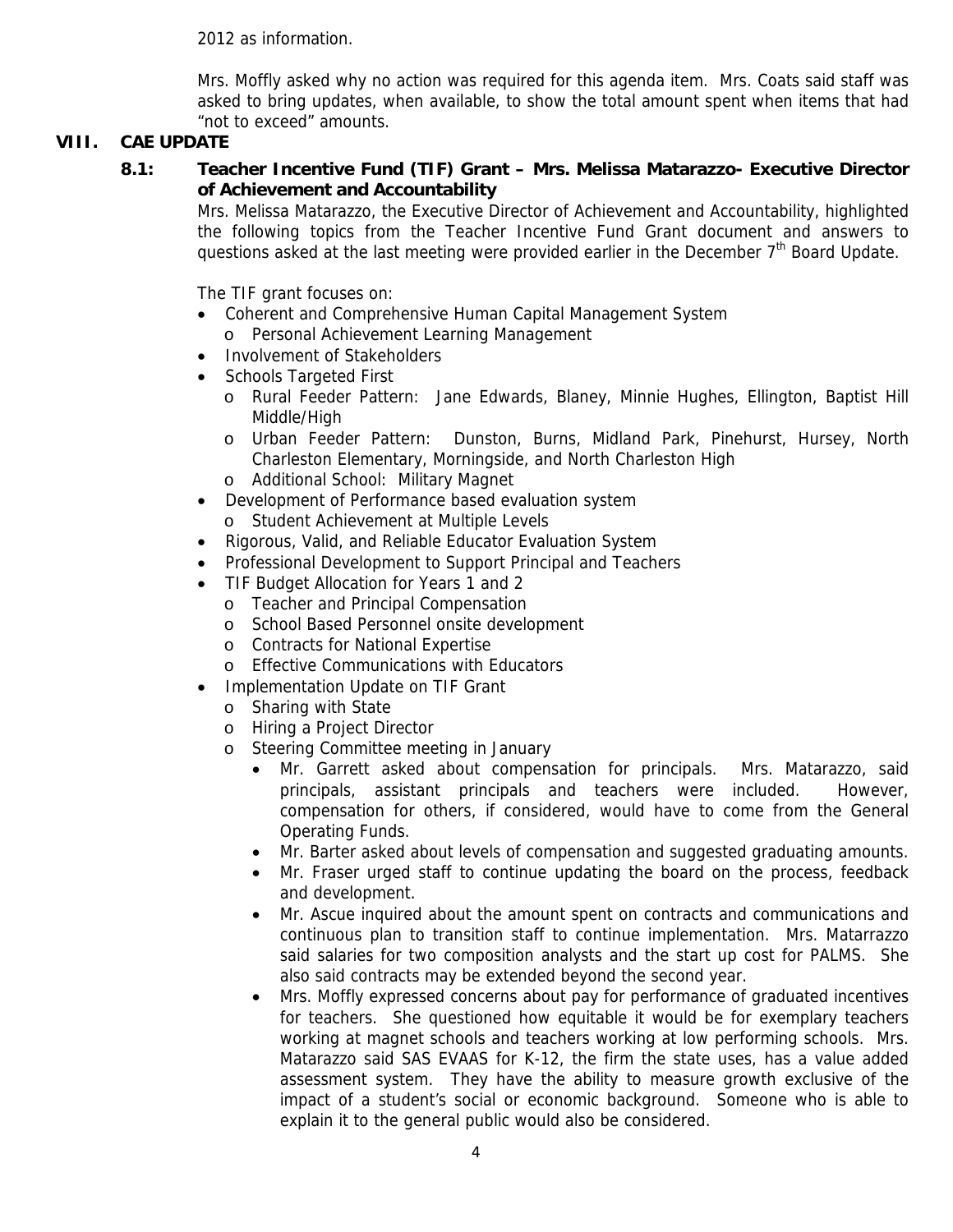- Mr. Miller also asked about performance-based pay for teachers that work in situations beyond their control. He suggested an equitable measurement for performance-based pay for teachers and support, where needed.
- Mr. Ducker asked if the district was using Dr. Zais' evaluation or develop its own evaluation system. Dr. McGinley said CCSD would work parallel with the state since no one has seen his evaluation program. Dr. Zais' evaluation was met with resistance because of his assignment of letter grades for teachers, which she does not support. The district's evaluation program is in the developmental stage, at this time. Mr. Ducker said it would be beneficial for CCSD to partner with the state to develop a good evaluation program for the state. The district's input would be very valuable to the process. Dr. McGinley said staff briefed Dr. Zais during his visit and there is ongoing dialogue.
- Mr. Ascue said some of the toughest in the district schools targeted. He looks forward to rewarding teachers properly.

### **IX. MANAGEMENT REPORT(S)**

### **X. COMMITTEE REPORT(S)**

### **10.1: Audit & Finance Committee**

### **10.2: Policy Committee – Mr. Chris Fraser**

### **A. Policy Committee Minutes of October 4, 2012**

The Board received the October 4, 2012 Policy Committee Minutes as information.

- Mr. Garrett asked staff to study the voluntary transfer policy further.
- Mr. Fraser said he is the new Chair and Mr. Ducker is Vice Chair of the Policy Committee. Policy Committee meetings will be held on the second and fourth Wednesdays, starting in January. The policy committee endorsed the implementation of the Voluntary Transfer Policy going forward in 2014-15. Policy Committee endorsed the Minority Business agenda item. An evaluation system is also being considered for MBE contractors.
- Mrs. Moffly announced the Audit and Finance meeting on Dec. 19<sup>th</sup> at 2:30pm -Bridgeview Drive.

### **B. Policy Committee Minutes of November 29, 2012**

The Board received the unofficial Policy Committee minutes of November 29, 2012 as information.

### **XI. POTENTIAL CONSENT AGENDA ITEMS**

### **11.1: Recommendation to Continue to Offer Montessori as an Option, but End Phasing Children Out of Their Neighborhood Schools - Collins, Ducker, Miller and Ascue**

Board members discussed the option to offer Montessori as an option, but put an end to phasing children out of neighborhood schools.

During discussion, Rev. Collins said Montessori should continue as an option. However, traditional programs should not phase out of any school. Mrs. Coats said the Board approved a recommendation to phase out the traditional program at James Simons in 2011.

After a lengthy discussion, Mr. Ascue called for the question suggesting that the motion be limited to Hursey, and not other Montessori schools. Mrs. Coats agreed stating it was an hour long discussion.

Mrs. Moffly requested a special called meeting to further discuss this item. Mrs. Coats asked about the timeline. Mr. Fraser asked the superintendent how soon the board needed to make a decision. Dr. McGinley asked staff if there was room to do both programs and how many were on the waiting list.

Mrs. Fraser requested the district bring a recommendation at the first meeting in January on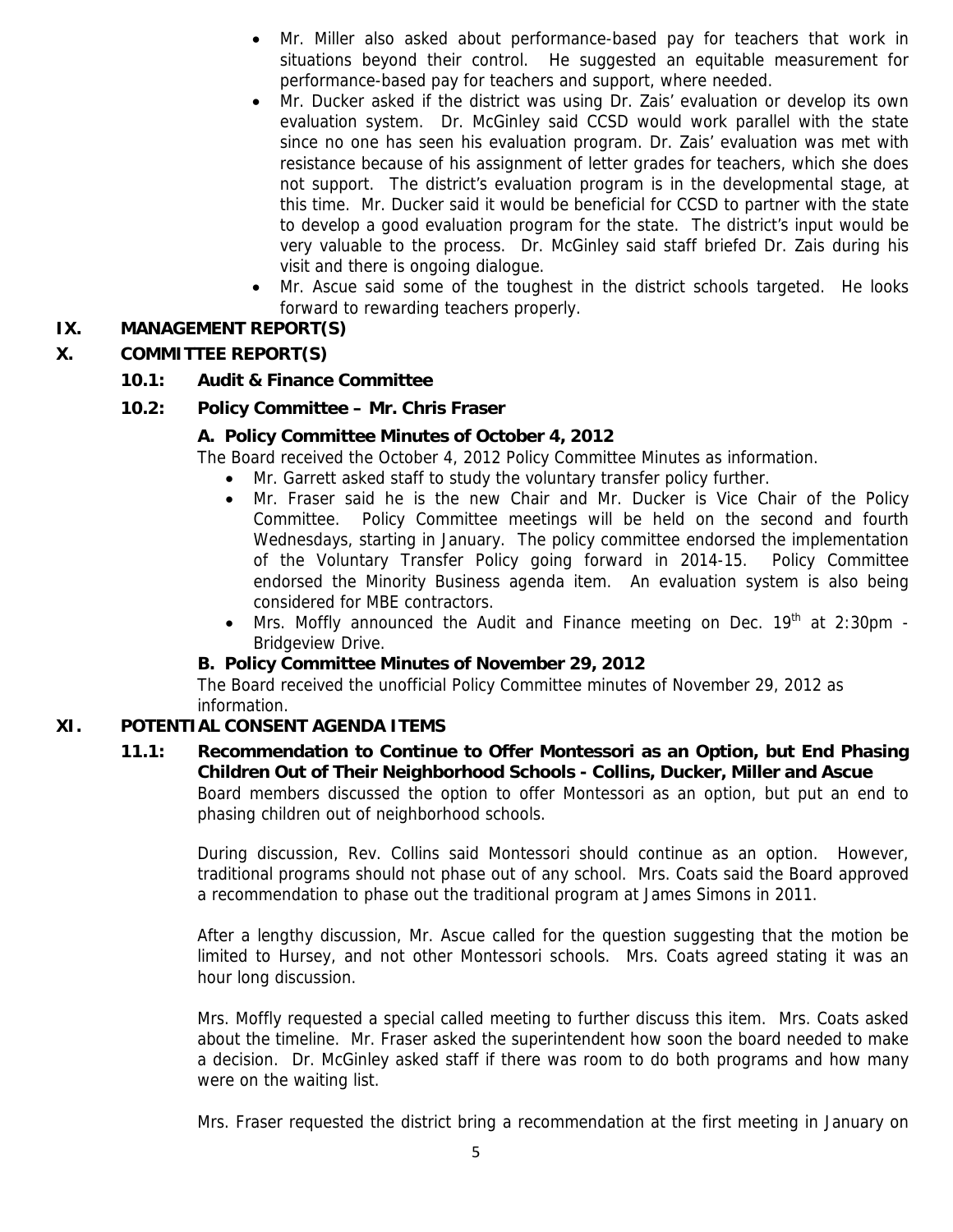what should be done at Hursey. He said, as the recommendation is written, the board could not make a decision tonight.

Mrs. Moffly moved, seconded by Mr. Fraser, to revisit the agenda item and focus specifically on the Montessori option at Hursey Elementary School at the January 9, 2013 Board workshop and then take action specifically on Hursey Elementary at the January 14, 2013 Board meeting. The vote was 9-0.

### **11.2: Minority Business Enterprise Utilization Plan – Mr. Michael Bobby, Chief of Finance and Operations**

Mr. Fraser moved, seconded by Mr. Barter, approval of a recommendation to approve the Minority Business Enterprise Utilization Plan with its combined verifiable goal of 20%, a combination of 10% certified MBEs/SWMBEs and 10% non certified MBEs/SWMBEs. The vote was 9-0.

### **11.3: Reallocation of Fiscal Year 2013 FCO from Classroom Modernization Contingency for Teacher Observation Equipment – Mr. Michael Bobby, Chief of Finance and Operations**

Mr. Fraser moved, seconded by Mr. Barter, approval of the recommendation to reallocate of funds from FY 2013 FCO Classroom Modernization Contingency to provide up to \$100,000 of equipment, installation and service requirements for Mary Ford ES, Chicora ES, Sanders Clyde ES/MS, and James Simons ES. The funding source (from FY13 FCO budget) would be reallocated from contingency funds from the Classroom Modernization FCO budget. The vote was 9-0.

### **11.4: Career & Technology Academy - Bid Award – Mr. William Lewis, Chief Contracts Officer**

Mr. Fraser moved, seconded by Mr. Ducker, approval of the recommendation authorizing staff to award a contract for the Career & Technology Academy (Solicitation #12-SMG-B-013) to Contract Construction, Inc., for the Base Bid in the amount of \$24,998,000.00 and Alternates No. 1-3, in the amount of \$1,891,900.00 totaling \$26,889,900.00. The funding source is one (1) cent sales tax revenues. The vote was 8-1 (Moffly opposed).

During discussion, Mrs. Moffly said a second high school was needed in the Mt. Pleasant area because Wando is overcrowded. Mrs. Moffly said during community meetings, a second high school was requested for Mt. Pleasant.

### **11.5: St. Andrews School of Math & Science - Demolition & Early Site Package - Bid Award – Mr. William Lewis, Chief Contracts Officer**

Mr. Fraser moved, seconded by Mr. Barter, approval of the recommendation authorizing staff to enter into a contract with the lowest responsive, responsible bidder, for the St. Andrews Math & Science Demolition & Early Site Package (Solicitation No 12-SMG-B-014), if the base bid is within the construction budget estimate of \$2,800,000.00. The vote was 9-0.

### **11.6: FY2012 External Audit Report – Mr. Michael Bobby, Chief of Finance and Operations**

Mr. Larry Finney of Greene, Finney, and Horton, presented the financial audit for the year ending June 30, 2012 for the year ending June 2012 as information. The district received an "unqualified opinion," and this is the highest mark you can receive on this type of audit.

- This year the district built a healthier fund balance, as of June 30, 2012
- The district received an "unqualified" opinion. That is the best it could receive.
- Total Fund Balance as of June 30, 2012 \$55.4 million.
- GCA recommends 17% funds balance (2 months expense)
- The importance of a Healthy Fund Balance
	- o Provides the necessary cash flow through the end of the calendar year until tax revenues are received
	- o Important given the current economy-the possibility of additional cuts from the State and an expected slow recovery
	- o Potential for better bond ratings and therefore lower interest rates on debt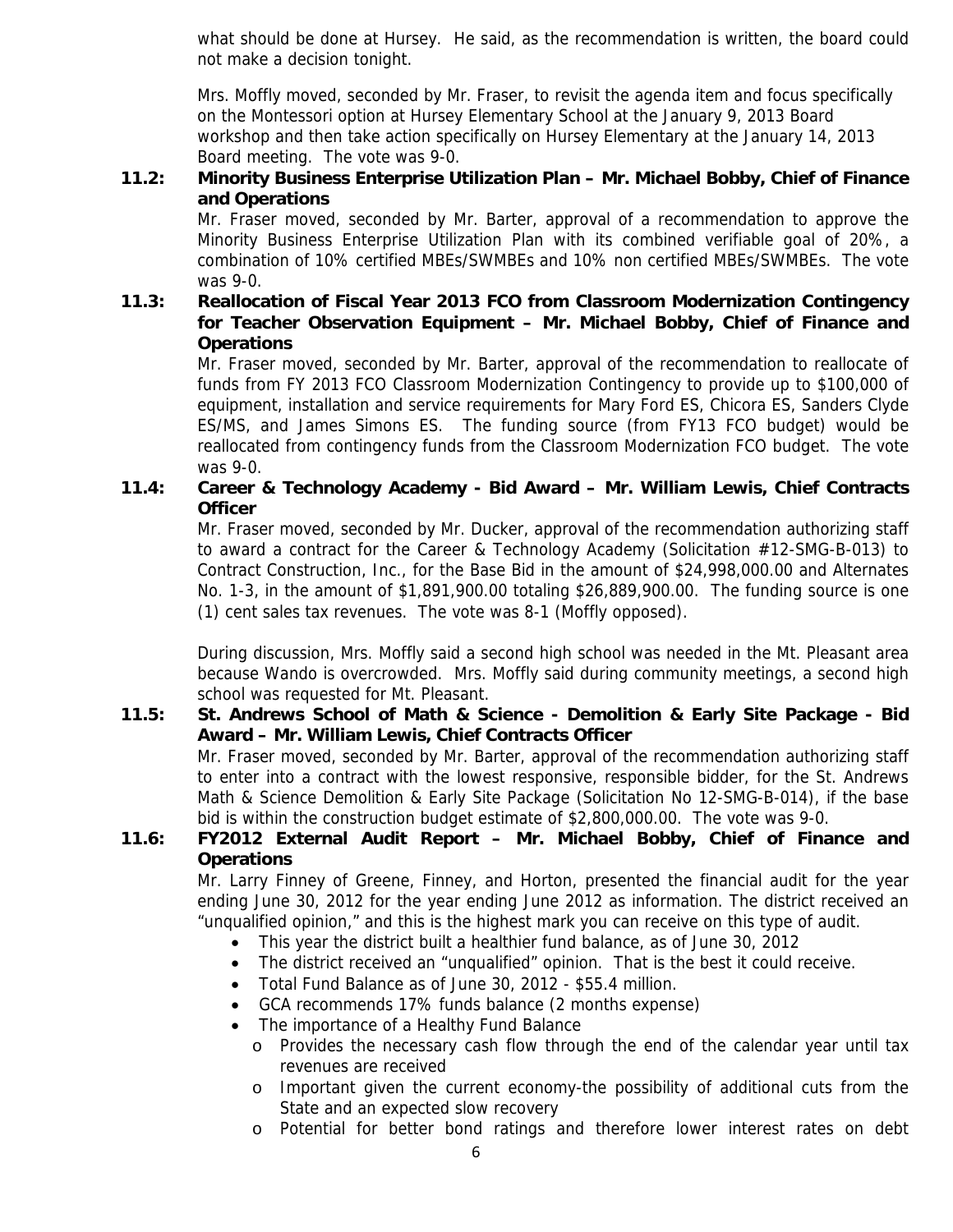issuances

- o Provides contingency for emergencies and unanticipated events, which is especially important for coastal area
- **District-wide (GASB 34)** 
	- o Assets \$1.382 billion
		- **5980.0 million capital assets**
		- **5288.4 million cash and investments**
	- o Liabilities \$997.6 million
		- **5928.9 million long-term (primarily District and CEEF bonds)**
- **Other Items Noted** 
	- o Outstanding District debt at 6/30/12:
		- General Obligation, BAN, QZAB Bonds, and SC Energy Obligation -\$249.8M
		- CEEF bonds \$643.9M
		- The District's short-term borrowings for fiscal 2012 totaled \$174.8 million
			- \$69.0 million Tax Anticipation Note
			- \$58.4 General Obligation Bonds (2011B
			- \$37.3 million in a Bond Anticipation Note (2012A)
			- \$10.0 million in a Bond Anticipation Note (2012B)

## • **Accounting/Auditing Update**

- o GASB Statement No. 68 "Accounting and Financial Reporting for Pensions" (to be implemented for year ended June 30, 2015)
- o The school district will be required to report a net pension liability for its participation in the South Carolina Retirement System on the government-wide GASB34 statements. The effect of implementation has not been determined, but it is anticipated that it will materially decrease the School District's unrestricted net assets.

### • **Financial Statement Findings:**

o No financial statement findings

- **Single Audit:** 
	- o Five programs were reviewed: State Fiscal Stabilization Fund, IDEA, School Improvement Grants, USDA, and Head Start
	- o Findings: (1) IDEA eligibility files, (2) School Improvement Grant documentation of time and effort
	- o No questioned costs; see pages 13 and 14 of the Single Audit Report

## • **Management Letter Comments:**

- o Pupil Activities and Food Services--Schools not consistently following School District policies and procedures related to cash receipts and disbursements
- o Flow of information to Human Resources regarding terminations
- o Segregation of duties
- o Payroll
- o Incorrect payments to employees
- o Timely posting of payrolls to the general ledger
- o Segregation of duties
- o Preparation and filing of quarterly 941 tax forms
- o Please note the District has hired an outside firm to review the payroll function in the 2013 fiscal year
	- **Procedures to help the district improve what they do will be identified.**
- **Two findings** IDEA and School Improvement Grant—nothing serious. However, it has been addressed by the district.
	- Mr. Ducker asked about the district's liability with the Retirement System. Mr. Finney said it would be millions of dollars for a district this size. However, the employer/employee rate has already been increased.
	- Mr. Ascue asked the appropriate amount to increase the district's fund balance